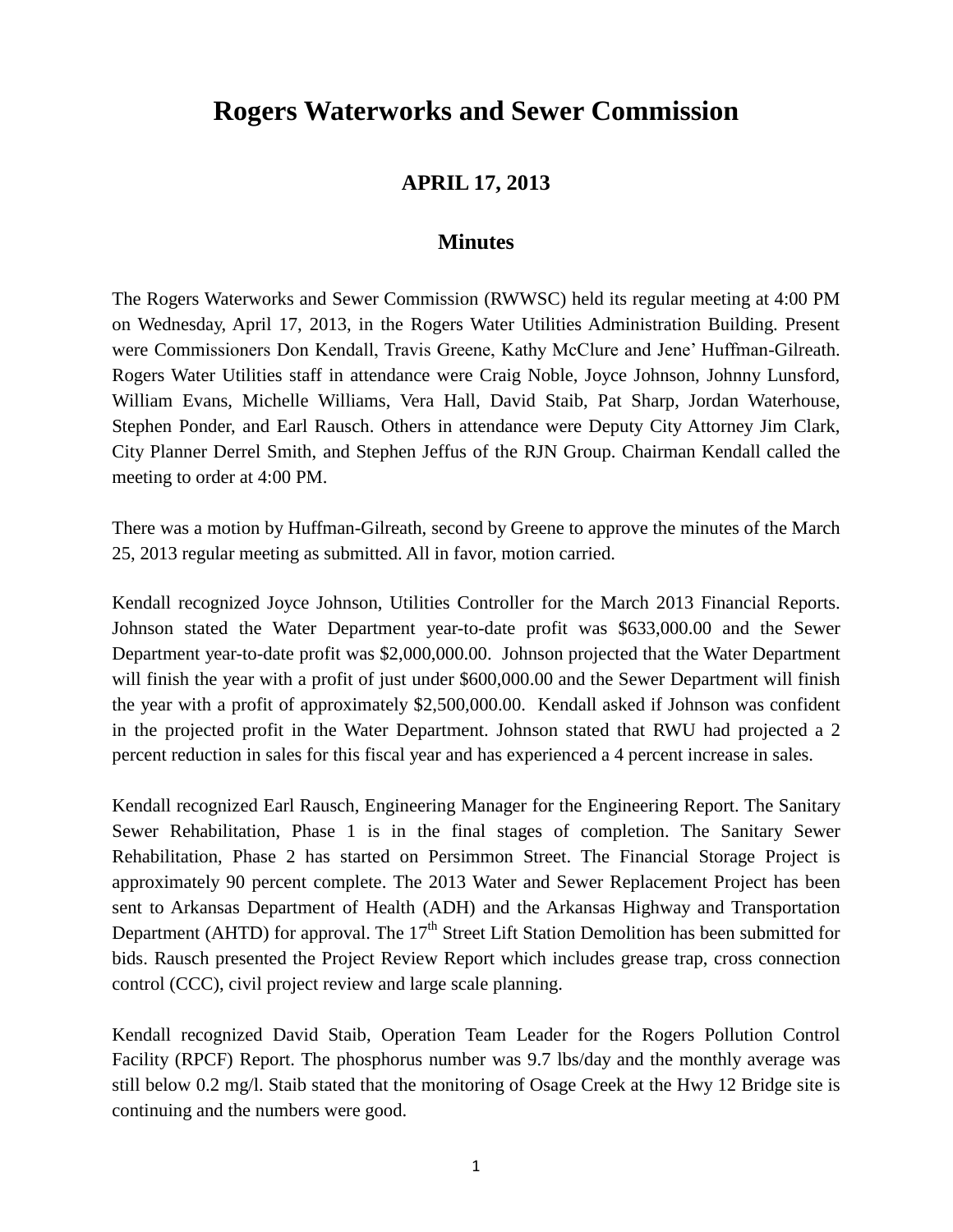Kendall recognized William Evans, Water Field Operations Supervisor. Evans stated that the unaccounted for water rate was 20 percent for the month, 10 percent for the year, and 16 percent for the first quarter of 2013.

Evans stated that Henard Utility Products has proposed a pilot program to try Badger E-Meter radio read meters with a twenty year warranty. These E-Meters are less expensive than the Master radio reads that RWU is installing currently. Badger is the meter of the future, is stainless steel, and has AMI Technology capability. Badger meter reading equipment can read touch read and radio read meters in the same route which eliminates the need to change an entire route to install a radio read meter. RWU will try 50 meters for 90 days on a trial basis before a decision is required to purchase the meters. Kendall asked what the initial costs will be. Evans replied if RWU decides this is the meter of choice, the cost will be \$55,000.00 for the readers plus the cost of the meters which is \$225.00 each. Huffman-Gilreath asked does RWU not need any other updating. Evans stated that RWU would only need towers for communication. This is the easiest way to AMI. Kendall asked if in two months RWU liked the meters, then what happens? Evans stated that RWU can purchase the readers and buy Badger meters going forward and upgrade to AMI at anytime in the future. Noble stated the comments that he had heard in the past were that AMI cost \$8,000,000.00. RWU can test this system for ninety days and if RWU chooses to purchase, the out of pocket expense is \$55,000.00. Then in the future if RWU decides to go AMI, small antennas can be installed around the city on existing towers, buildings, or new towers. Then, RWU can read a route and 30 seconds later have all the reads for that route. The other issue is that the current age of the existing meters are approximately 15 to 20 years with diminishing accuracy. The new meter registers water usage down to one eighth (1/8) of a gallon and that equals revenue. This allows RWU to handle the immediate need to replace dead meters without having to change an entire route. RWU made RWWSC aware last month that the meter of choice needs to avoid being installed using a shot gun approach. The Badger meter allows RWU to continue using the existing touch read meters. Greene asked if we continue to buy Badgers meter, would RWU buy direct from the manufacture. Noble stated that Henard Utility Products has the Badger meter franchise agreement for Arkansas. Kendall asked about the cost of the meter that RWU has been buying. Evans stated that the cost of the Master meter is \$237.00 but requires a booster to go AMI and that would put the cost per meter at \$400.00. Greene asked how many meters does RWU have. Evans stated that RWU has 26,000 meters in the system.

Kendall recognized Johnny Lunsford, Sewer Field Operation Supervisor for the I/I Report. The estimated I/I flow to the wastewater plant was 30 MGD and the estimated I/I cost was \$63,000. Lunsford stated that the increase was due to 5.10 inches of rainfall in March.

Lunsford presented the Collection System Report. Due to the rain in March, the sewer repair numbers were down but the TVI and flush numbers were up because both flush trucks were running. RWU had a stoppage in a residence in March but the overflow was contained by the homeowner. The cause of the stoppage was roots. Kendall asked the age of the sewer line. Lunsford stated that the sewer line was clay and was located in the Oak Hills Subdivision. The estimated age was approximately 50 years.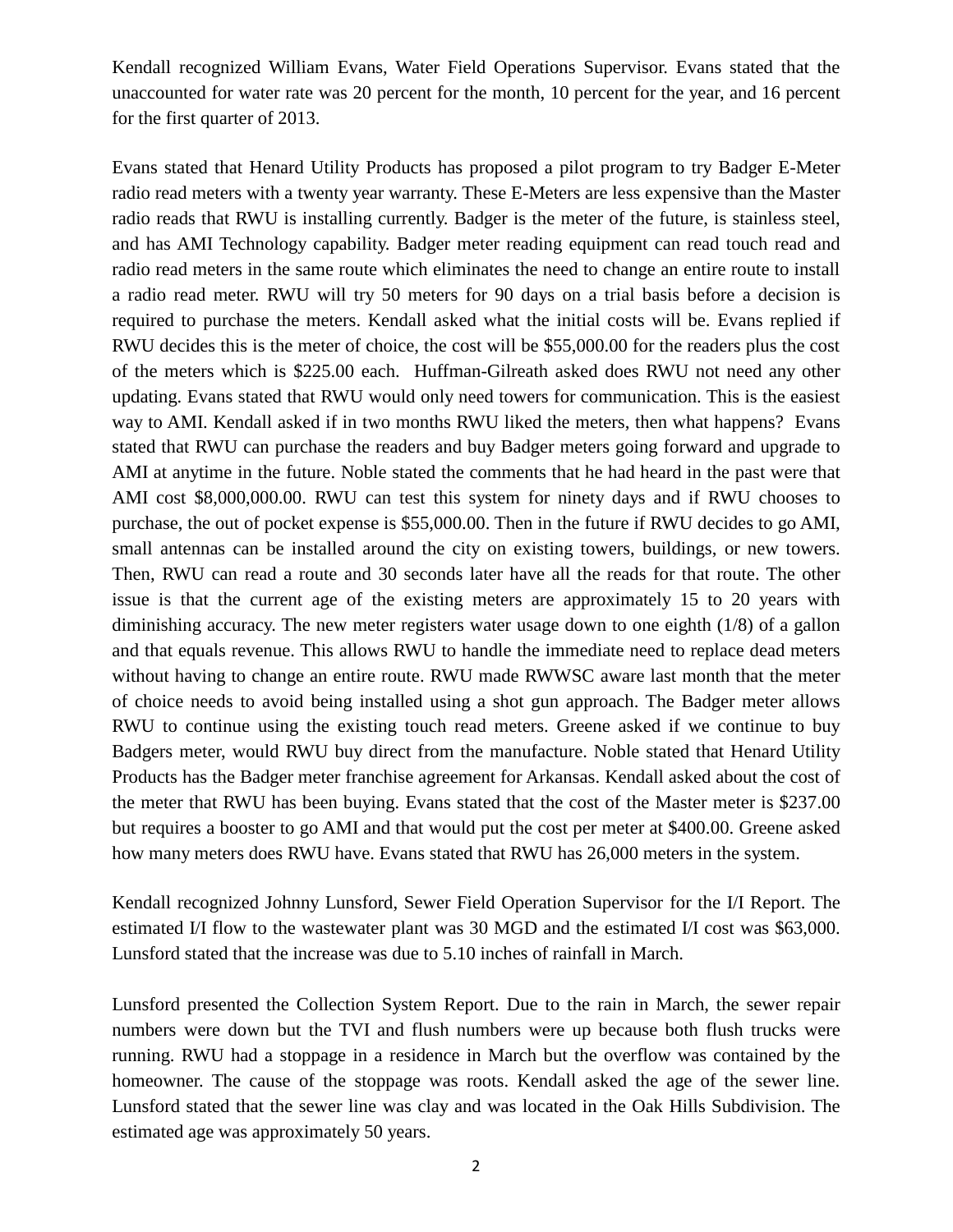Kendall recognized David Staib for the sludge dryer update. On March 16, 2013, RPCF started wet hauling centrifuge sludge. In March, 28 loads were sent for land application and to date 20 loads have been sent in April. Due to concerns regarding a possible oil leak in the dryer, Arkansas Analytical Laboratory of Little Rock, AR tested the sludge and confirmed that oil was not present (TPH test). Therma-Flite contracted with Toni Glymph-Martin of Glymph-Martin Laboratory to examine the sludge due to the sludge performance in the dryer. Glymph-Martin has reported on the sludge since March 20, 2013. RWU obtained the services Sam Gates of McClelland Engineers to also study the sludge. Their lab samples show somewhat conflicting results. The sludge was stockpiled per the request of Therma-Flite due to multiple issues. Once Therma-Flite was ready for the sludge, it had matured causing the bacteria to age. All the start ups and shut downs of the sludge dryer caused the bacteria to get too old. Kendall asked does that mean that the sludge dryer is not working properly. Noble stated that the sludge dryer has not been accepted by RWU. At Therma-Flites request, RWU started stockpiling sludge to insure there would be enough sludge for the 72 hour continuous testing for the dryer. Kendall asked has RWU bought the sludge dryer. Noble stated that RWU has paid \$2.5 million dollars and owes \$1 million dollars. But RWU has not accepted the sludge dryer and still has provision for liquidated damages. Kendall asked will the manufacturer claim that RWU had bad sludge. Noble stated that Therma-Flite has not said that. Jim Clark, Deputy City Attorney stated that Therma-Flite is now falling back to that position while a few weeks ago, they were agreeing that their sludge dryer was not working. Greene asked if the dryer would work if RWU had younger sludge. Staib stated that Therma-Flite feels that way. Huffman-Gilreath asked is RWU testing new sludge. Staib stated yes but Glymph-Martin claims that it will take several sludge ages to remedy the situation. Kendall asked has RWU notified the contractor the dollar amount of damages. Noble stated that RWU has not given Crossland the dollar amount. Clark stated that RWU has notified Crossland that they are responsible and the contract provides liquidated damages of \$1,000.00 per day since July 9, 2012. Kendall asked about the amount of the actual damages. Noble stated that the amount is approximately \$60,000.00.

Kendall recognized Joyce Johnson, Utilities Controller for the Bond Refinance Recommendation. Johnson recommended after reviewing the presentations of the Bond Underwriters that RWU pay off the 1995 Sewer Bonds by June 30, 2013. Johnson also advised that RWU wait until the end of September 2013 and revisit the issue regarding the 1996 Sewer Bonds. Johnson stated that she spoke with Kim Poposky of ADFA and they have a use for the bond money but need it by June 1, 2013. ADFA would waive the ninety day waiting period if RWU can complete payoff by June 1. Johnson stated that she has checked RWU cash flow possibilities and a local bank stated that RWU could cash some CDs early if that were necessary. Johnson stated a resolution from the RWWSC may not be necessary but is a good idea. Kendall stated that he agreed with this approach. Johnson stated that RWU needs to present the resolution at the May 28, 2013 meeting of the Rogers City Council in order to accommodate the ADFA time frame. There was a motion by Huffman-Gilreath, second by Kendall, to prepare a resolution to pay off the 1995 Sewer Bonds as presented. All in favor, motion carried. Kendall asked Noble to retain the legal services of Jill Drewyor as bond council.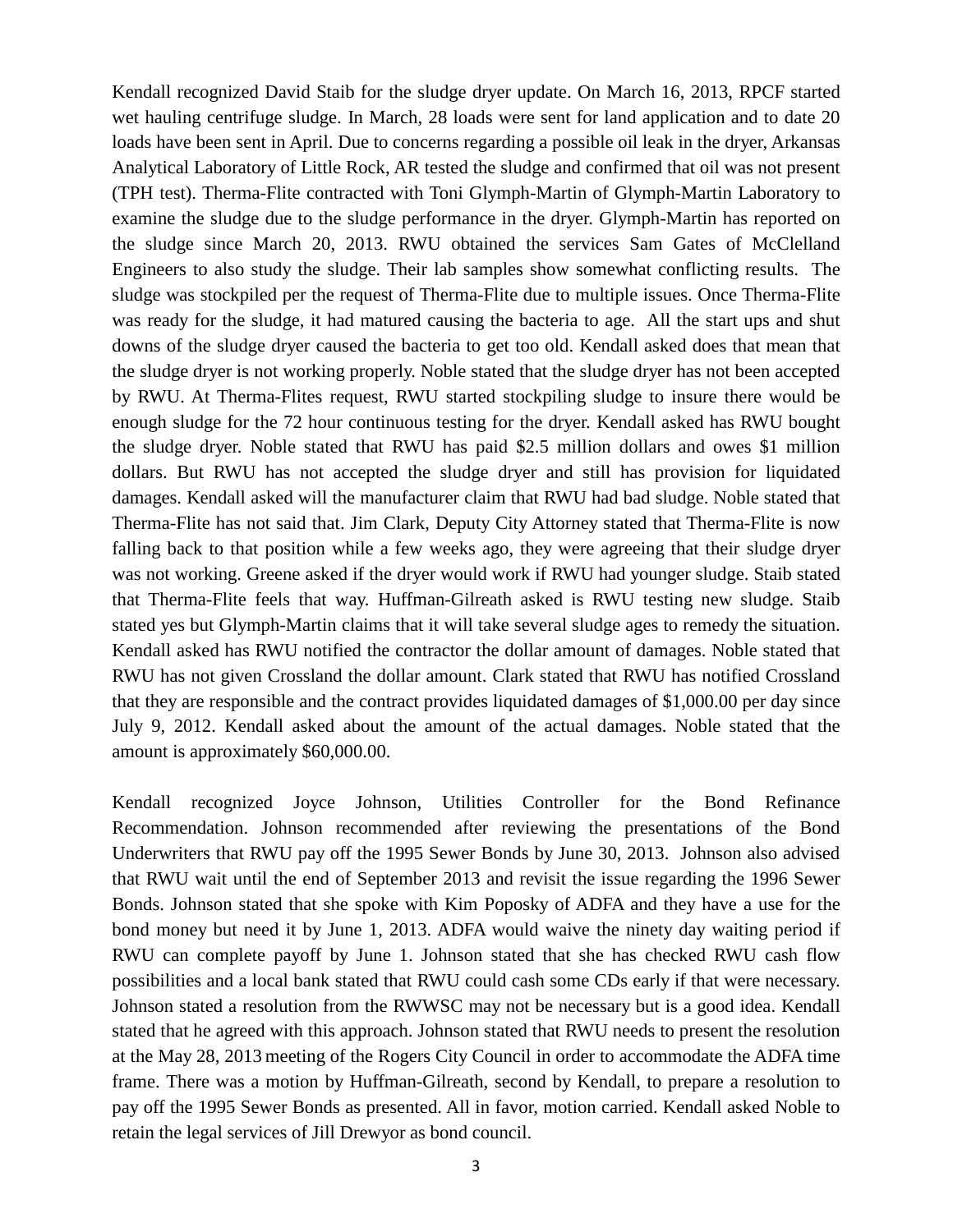Kendall recognized Noble. Noble stated that a Sanitary Sewer Evaluation Study (SSES) is a study that is respected and often mandated by EPA and ADEQ. The SSES is a diagnostic tool used by communities to evaluate inflow and manhole overflow problem areas. Noble introduced Stephen Jeffus of RJN Group for a presentation of an SSES.

Kendall recognized Johnny Lunsford, Sewer Field Operation Supervisor for the Granite XP purchase request. Lunsford stated after his research he recommends that RWU purchase the Granite XP with the Hanson upgrade and SQL server for a total cost of \$128,775.00. The Granite XP will be purchased under the H-GAC contract eliminating the requirement for competitive bidding and the Hanson software is an upgrade. There was a motion by McClure, second by Huffman-Gilreath, to approve the purchase of the Granite XP with the Hanson upgrade and SQL server for \$128,775.00 as presented. All in favor, motion carried.

Kendall recognized Earl Rausch, Engineering Manager for the service boundary adjustment request with Benton County Water District No. 1's service area. Rausch stated that the property is located at 3050 N. 13<sup>th</sup> Street and adjoins Dixieland Crossing Subdivision in the City of Rogers. The property owner requested water service from RWU for his residence but our service boundary maps shows that the property is within Benton County Water District No. 1. RWU has a Letter of Release from Benton County Water District No. 1. This property is located within 25 feet of a fire hydrant and the property owner must extend the water main to his property line in accordance with RWU policy. This will not require a water main extension outside the city limits of the City of Rogers. Kendall asked if this was normal procedure. Rausch stated that RWU would need a resolution from the RWWSC and the service boundary adjustment will need to be presented to the Rogers City Council. Noble stated that presenting the service boundary adjustment is a courtesy to the City Council. Clark stated that a resolution was not necessary; just a motion was needed. There was a motion by McClure, second by Huffman-Gilreath, to approve the service boundary adjustment as presented. All in favor, motion carried.

Rausch presented the West Laurel Avenue Street project to be built in the summer of 2014 and the request to hire the City of Rogers engineer. The City of Rogers has already hired two separate engineers to complete this project. EDA is the engineer to design the street from  $8<sup>th</sup>$  Street to Dixieland Road and McClelland Engineers is the engineer to design the street from Dixieland to  $26<sup>th</sup>$  Street. RWU requests approval to hire these engineers to design the water and sewer relocation and will need to amend the City of Rogers design contracts to include RWU design work. The City of Rogers would then bill RWU for their engineering work on the water and sewer design. EDA has presented a proposal of \$20,000.00 for their design and McClelland Engineers has presented a proposal of \$11,460.00 for their design. Kendall asked doesn't RWU normally obtain our own engineers but since they are already there, RWU wants to use the City of Rogers engineers. Noble stated that we would be piggy backing on the city contract since their engineer would be designing the storm drain. Rausch stated that this would also gain the City of Rogers some construction time. There was a motion by Greene, second by Huffman-Gilreath, to